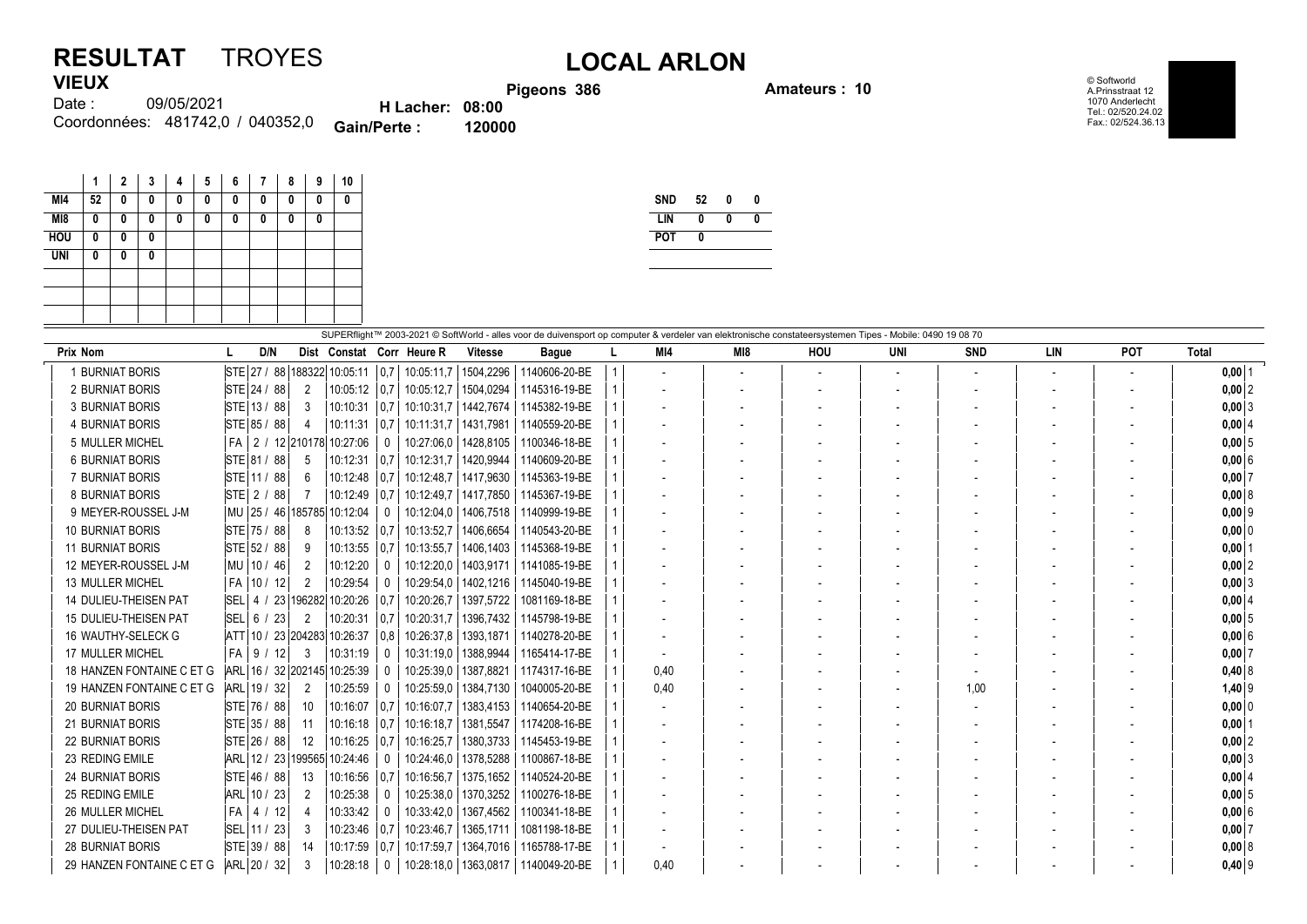| Prix Nom                   | D/N               | Dist            | Constat Corr Heure R |          |                        | <b>Vitesse</b>         | Bague                                                   | MI4                      | MI8 | hou | UNI | <b>SND</b> | LIN | POT | <b>Total</b>   |
|----------------------------|-------------------|-----------------|----------------------|----------|------------------------|------------------------|---------------------------------------------------------|--------------------------|-----|-----|-----|------------|-----|-----|----------------|
| 30 HANZEN FONTAINE C ET G  | ARL 24 / 32       |                 | 10:28:25             | $\theta$ |                        |                        | 10:28:25.0   1362.0103   1140026-20-BE                  | 0,40                     |     |     |     | 1,00       |     |     | $1,40$ 0       |
| 31 REDING EMILE            | ARL 23 / 23       | 3               | 10:26:36             | 0        |                        | 10:26:36.0   1361.2894 | 1100874-18-BE                                           | $\overline{\phantom{a}}$ |     |     |     |            |     |     | $0,00$ 1       |
| 32 HANZEN FONTAINE C ET G  | ARL 29 / 32       | 5               | 10:28:34             | 0        |                        |                        | 10:28:34,0   1360,6350   1145127-19-BE                  | 0,40                     |     |     |     |            |     |     | $0,40$ 2       |
| 33 WAUTHY-SELECK G         | ATT 18 / 23       | 2               | 10:30:10             | 0.8      |                        |                        | 10:30:10,8   1360,2545   1174509-16-BE                  | $\overline{\phantom{a}}$ |     |     |     |            |     |     | 0,003          |
| 34 PIERSON FRANCOIS        | ARL 3 / 20 198634 |                 | 10:26:41             | 0,8      |                        | 10:26:41,8   1354,0459 | 1165823-17-BE                                           | 0,40                     |     |     |     |            |     |     | $0,40$ 4       |
| <b>35 BURNIAT BORIS</b>    | STE 34 / 88       | 15              | 10:19:11             | 0.7      |                        | 10:19:11.7   1352,9367 | 1100757-18-BE                                           |                          |     |     |     |            |     |     | 0,0015         |
| <b>36 BURNIAT BORIS</b>    | STE 42 / 88       | 16              | 10:19:18             | 0,7      |                        | 10:19:18,7   1351,8037 | 1145403-19-BE                                           |                          |     |     |     |            |     |     | 0,006          |
| 37 BURNIAT BORIS           | STE 10 / 88       | 17              | 10:19:19             | 0,7      |                        |                        | 10:19:19.7   1351.6420   1165609-17-BE                  |                          |     |     |     |            |     |     | $0,00$ 7       |
| <b>38 BURNIAT BORIS</b>    | STE 22 / 88       | 18              | 10:19:34             | 0,7      |                        |                        | 10:19:34,7   1349,2210   1100706-18-BE                  |                          |     |     |     |            |     |     | 0,00 8         |
| 39 BURNIAT BORIS           | STE 28 / 88       | 19              | 10:19:36             | 0.7      |                        | 10:19:36,7   1348,8989 | 1145377-19-BE                                           |                          |     |     |     |            |     |     | $0,00$ 9       |
| <b>40 BURNIAT BORIS</b>    | STE 8 / 88        | 20              | 10:19:47             | 0.7      |                        |                        | 10:19:47,7   1347,1299   1174006-16-BE                  |                          |     |     |     |            |     |     | 0,00 0         |
| 41 HANZEN FONTAINE C ET G  | ARL 8 / 32        | 6               | 10:30:24             | 0        |                        |                        | 10:30:24.0   1344.0494   1140040-20-BE                  | 0,40                     |     |     |     | 1,00       |     |     | $1,40$ 1       |
| 42 MEYER-ROUSSEL J-M       | MU   6 / 46       | 3               | 10:18:20             | 0        |                        | 10:18:20.0   1343.0241 | 1003732-20-BE                                           |                          |     |     |     |            |     |     | $0,00$ 2       |
| 43 REDING EMILE            | ARL 2 / 23        |                 | 10:28:36             | 0        |                        |                        | 10:28:36,0   1342,9678   1100273-18-BE                  |                          |     |     |     |            |     |     | $0,00$ 3       |
| 44 WAUTHY-SELECK G         | ATT 16 / 23       | 3               | 10:32:27             | 0,8      |                        | 10:32:27,8   1339,8830 | 1174545-16-BE                                           |                          |     |     |     |            |     |     | 0,0014         |
| 45 HANZEN FONTAINE C ET G  | ARL 21 / 32       |                 | 10:30:58             | 0        |                        |                        | 10:30:58,0   1339,0043   1145021-19-BE                  | 0,40                     |     |     |     |            |     |     | $0,40$ 5       |
| 46 WAUTHY-SELECK G         | ATT  1 / 23       |                 | 10:32:36             | 0.8      |                        |                        | 10:32:36,8   1338,5659   4141655-16-BE                  |                          |     |     |     |            |     |     | $0,00$ 6       |
| 47 MULLER MICHEL           | $FA$   5 / 12     | 5               | 10:37:09             | 0        |                        | 10:37:09.0   1337.4357 | 1145093-19-BE                                           |                          |     |     |     |            |     |     | $0,00$ 7       |
| 48 MARCHAL J-MARIE         | HAB 4 / 25 197018 |                 | 10:27:29             | $-0.71$  |                        |                        | 10:27:28,3   1335,9720   1145521-19-BE                  |                          |     |     |     |            |     |     | 0,008          |
| 49 MARCHAL J-MARIE         | HAB 5 / 25        | 2               | 10:27:37             | $-0.7$   |                        |                        | 10:27:36.3   1334.7651   1145560-19-BE                  |                          |     |     |     |            |     |     | $0,00$ 9       |
| 50 DULIEU-THEISEN PAT      | SEL 20 / 23       | 4               | 10:27:19             | 0,8      |                        |                        | 10:27:19,8   1332,2609   1140417-20-BE                  |                          |     |     |     |            |     |     | $0,00$ 0       |
| 51 MARCHAL J-MARIE         | HABI 7 / 25       | 3               | 10:28:06             | -0.71    |                        |                        | 10:28:05.3   1330.4088   1174554-16-BE                  |                          |     |     |     |            |     |     | $0,00$   1     |
| 52 HANZEN FONTAINE C ET G  | ARL 17 / 32       | -8              | 10:31:58             | 0        |                        |                        | 10:31:58,0   1330,1930   1040006-20-BE                  | 0,40                     |     |     |     | 1,00       |     |     | $1,40$ 2       |
| 53 HANZEN FONTAINE C ET G  | ARL  1 / 32       | -9              | 10:32:07             | 0        |                        |                        | 10:32:07.0   1328.8815   1111021-17-BE                  | 0,40                     |     |     |     |            |     |     | $0,40$ 3       |
| <b>54 BURNIAT BORIS</b>    | STE 56 / 88       | 21              | 10:21:44             | 0.7      | 10:21:44,7             | 1328,5973              | 1100535-18-BE                                           |                          |     |     |     |            |     |     | 0,00   4       |
| 55 MARCHAL J-MARIE         | HAB 21 / 25       |                 | 10:28:49             | -0.7     |                        | 10:28:48,3   1324,0014 | 1165325-17-BE                                           |                          |     |     |     |            |     |     | 0,0015         |
| 56 BURNIAT BORIS           | STE 12 / 88       | 22              | 10:22:35             | 0.7      |                        | 10:22:35.7   1320.6776 | 1100620-18-BE                                           |                          |     |     |     |            |     |     | $0,00$ 6       |
| 57 MARCHAL J-MARIE         | HAB 9 / 25        | 5               | 10:29:12             | -0,7     |                        | 10:29:11,3   1320,5994 | 1165351-17-BE                                           |                          |     |     |     |            |     |     | $0,00$ 7       |
| 58 BURNIAT BORIS           | STE 9 / 88        | 23              | 10:22:53             | 0.7      |                        | 10:22:53,7   1317,9049 | 1145450-19-BE                                           |                          |     |     |     |            |     |     | 0,008          |
| 59 WAUTHY-SELECK G         | ATT 4 / 23        | 5               | 10:35:03             | 0,8      | 10:35:03,8   1317,4167 |                        | 4000741-17-BE                                           |                          |     |     |     |            |     |     | $0,00$ 9       |
| <b>60 BURNIAT BORIS</b>    | STE 67 / 88       | 24              | 10:23:07             | 0,7      |                        |                        | 10:23:07,7   1315,7563   1140631-20-BE                  |                          |     |     |     |            |     |     | $0,00$ 0       |
| <b>61 BURNIAT BORIS</b>    | STE  6 / 88       | 25              | 10:23:47             | 0,7      |                        |                        | 10:23:47,7   1309,6563   1145390-19-BE                  |                          |     |     |     |            |     |     | $0,00$  1      |
| <b>62 BURNIAT BORIS</b>    | STE 18 / 88       | 26              | 10:23:50             | 0,7      |                        | 10:23:50,7   1309,2010 | 1173348-15-BE                                           |                          |     |     |     |            |     |     | $0,00$   2     |
| 63 HANZEN FONTAINE C ET G  | ARL 9 / 32        | 10              | 10:34:44             | 0        |                        | 10:34:44,0   1306,4090 | 1125364-18-BE                                           | 0,40                     |     |     |     | 1,00       |     |     | $1,40$ 3       |
| 64 DULIEU-THEISEN PAT      | SEL 18 / 23       | 5               | 10:30:35             | 0,8      |                        | 10:30:35,8   1303,3623 | 1081226-18-BE                                           |                          |     |     |     |            |     |     | 0,00   4       |
| 65 WAUTHY-SELECK G         | ATT 3 / 23        | 6               | 10:36:52             | 0,8      |                        |                        | 10:36:52.8   1302,1609   1100466-18-BE                  |                          |     |     |     |            |     |     | $0,00$ 5       |
| <b>66 BURNIAT BORIS</b>    | STE 1 / 88        | 27              | 10:24:38             | 0.7      |                        |                        | 10:24:38,7   1301,9601   1145449-19-BE                  |                          |     |     |     |            |     |     | $0,00$ 6       |
| <b>67 BURNIAT BORIS</b>    | STE 77 / 88       | 28              |                      |          |                        |                        | 10:24:47   0,7   10:24:47,7   1300,6112   1140588-20-BE |                          |     |     |     |            |     |     | $0,00$ 7       |
| 68 DULIEU-THEISEN PAT      | SEL 17 / 23       | $6\overline{6}$ |                      |          |                        |                        | 10:30:55   0,8   10:30:55,8   1300,4838   1140418-20-BE |                          |     |     |     |            |     |     | $0,00 \vert 8$ |
| 69 BURNIAT BORIS           | STE 25 / 88       | 29              |                      |          |                        |                        | 10:24:49   0.7   10:24:49.7   1300.3120   1100605-18-BE |                          |     |     |     |            |     |     | $0,00$ 9       |
| 70 BURNIAT BORIS           | STE 60 / 88       | 30              |                      |          |                        |                        | 10:24:56   0,7   10:24:56,7   1299,2654   1165765-17-BE |                          |     |     |     |            |     |     | $0,00$ 0       |
| 71 BURNIAT BORIS           | STE 50 / 88       | -31             | 10:25:04             | 0,7      |                        |                        | 10:25:04,7   1298,0713   1100730-18-BE                  |                          |     |     |     |            |     |     | $0,00$ 1       |
| 72 REDING EMILE            | ARL 13 / 23       | -5              | 10:33:46             | 0        |                        |                        | 10:33:46,0   1297,8432   1165274-17-BE                  |                          |     |     |     |            |     |     | 0,00 2         |
| 73 HANZEN FONTAINE C ET G  | ARL 10 / 32       | -11             | 10:35:53             | $\theta$ |                        |                        | 10:35:53,0   1296,7712   1100022-18-BE                  | 0,40                     |     |     |     |            |     |     | $0,40$ 3       |
| <b>74 PIERSON FRANCOIS</b> | ARL 9 / 20        | 2               |                      |          |                        |                        | 10:33:22   0,8   10:33:22,8   1295,0451   1145787-19-BE | 0,40                     |     |     |     | 0,20       |     |     | $0,60$ 4       |
| 75 BURNIAT BORIS           | STE 23 / 88       | 32              | $10:25:29$ 0,7       |          |                        |                        | 10:25:29,7   1294,3539   1165582-17-BE                  |                          |     |     |     |            |     |     | 0,005          |